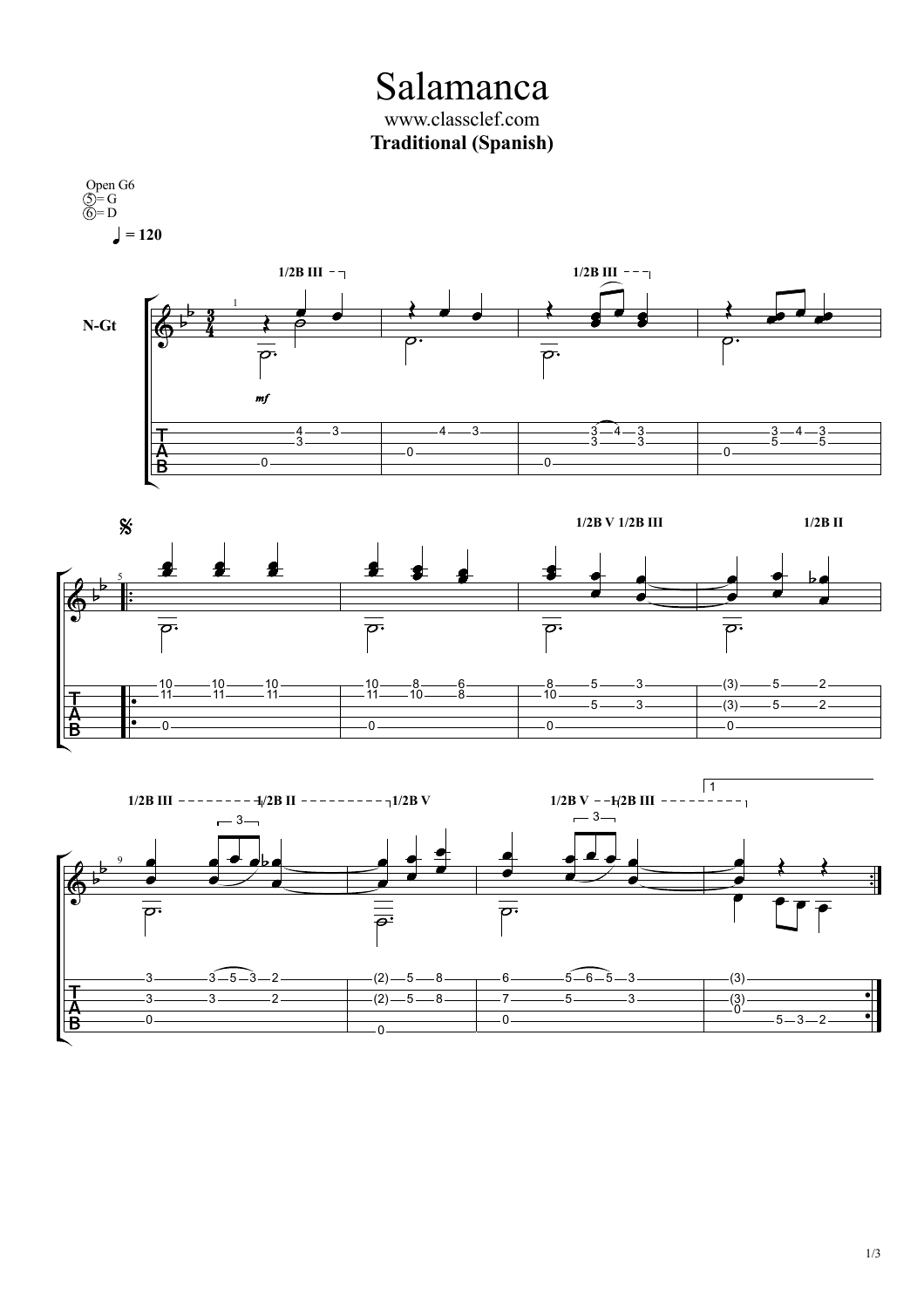





**1/2B III**